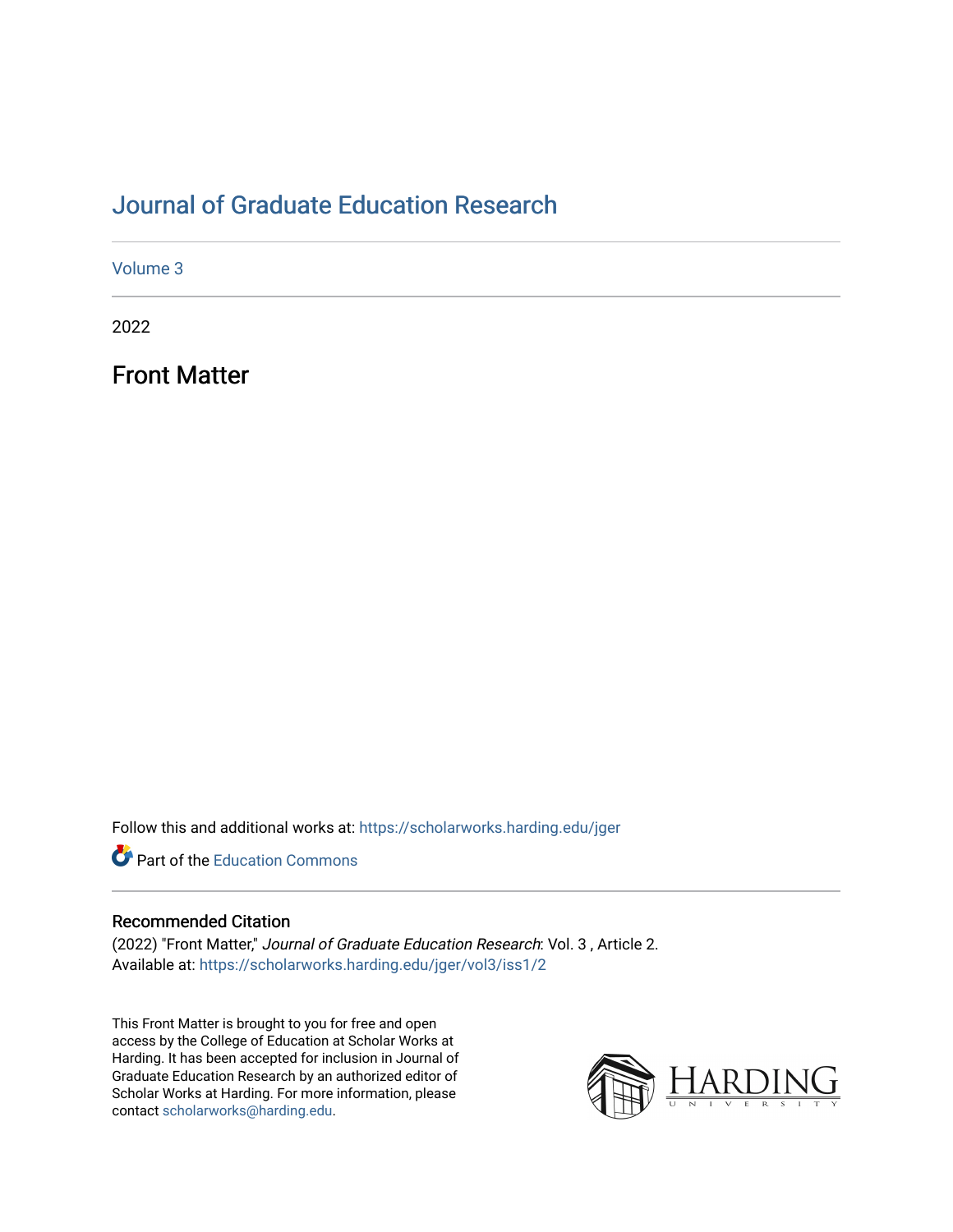# **JGER** BUCATION RESEARCH

**Volume 3** February 2022

Kendall Naceanceno **Editor-in-Chief**

Alea Sweeting **Assistant Editor-in-Chief**

> Huan Chen **Editor** Erin Hasler **Editor**

Usenime Akpanudo, Ed.D. **Faculty Advisor**

Searcy, Arkansas, United States

COVER ART BY Lawson Belcher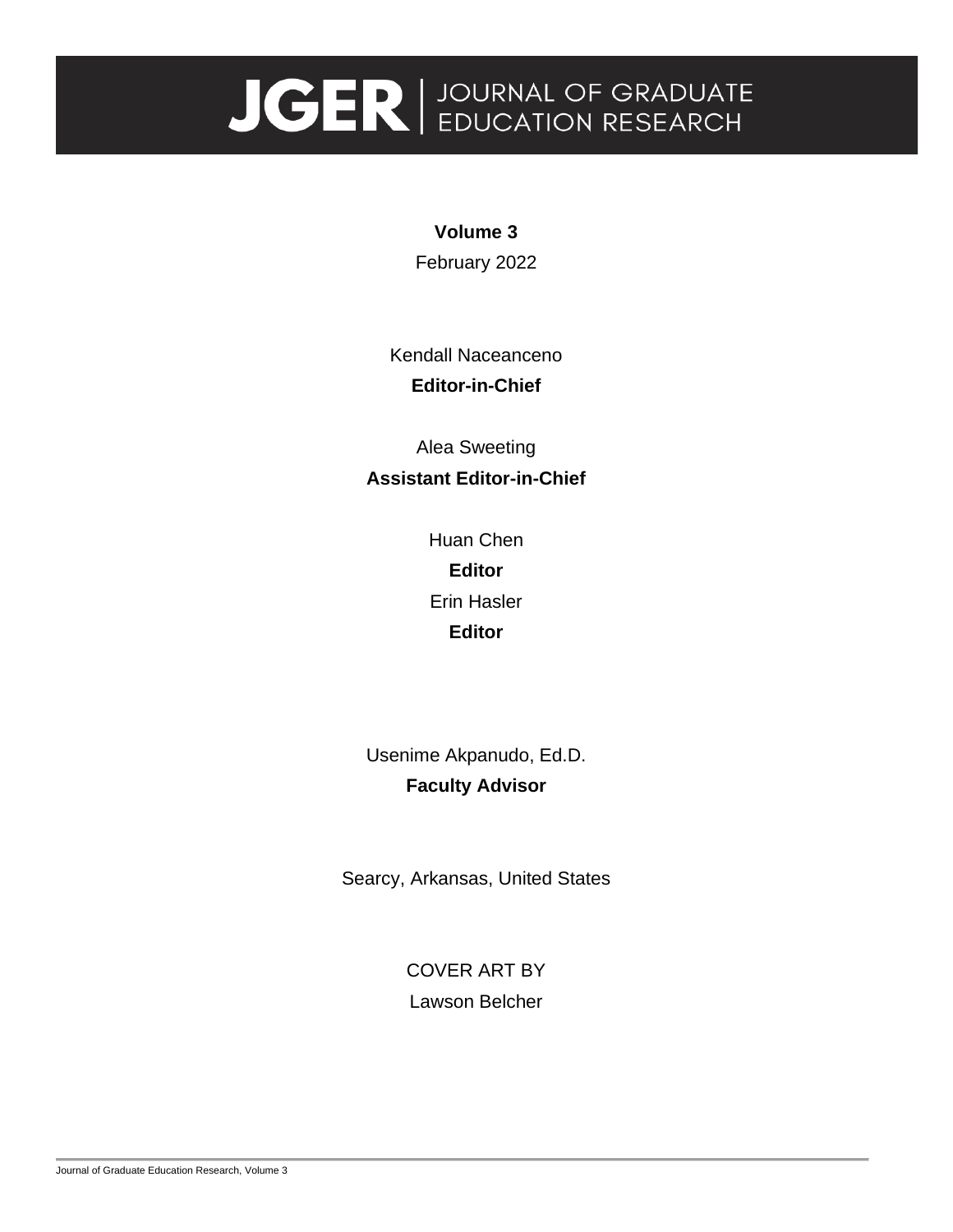# **Contents**

### **Editorial**

4 Educating Amidst Challenges: War in the Trenches *Kendall D. Naceanceno, Usenime Akpanudo* 

#### **Feature Articles**

- 6 The War at School *Reagan Donald*
- 9 Decay in Educational System: The Nigerian Perspective *Itohowo P. Ignatius, Iniobong D. Umotong*

## **Original Reports**

- 15 The Effect of English Language Proficiency on Phonological Awareness Skills Among Second Graders *Mackenzie Thompson*
- 20 Multilevel Analysis of Factors Predicting International Doctoral Students' Time-to-Degree Completion *Osasohan Agbonlahor*
- 35 International Teaching Assistants' Contributions to Online Learning: A Qualitative Case Study *Chynar Amanova, Rakez Al-Ararah, Gudrun Nyunt*
- 45 Do Veterans Seek Mental Health Counseling? *Jonathan D. Williams*
- 51 Roadblocks and Enablers for Teacher Engagement in Professional Development Opportunities Aimed at Supporting Trauma-informed Classroom Pedagogical Practice *Simone L. Collier, Karen Trimmer, India Bryce, Govind Krishnamoorthy*



The *Journal of Graduate Education Research* is an open-access, peer-reviewed, annual publication managed by the Social Phenomena in Education Research Lab (SPEL) of the Cannon-Clary College of Education at Harding University. JGER aims to promote scholarship in the form of original research, best practice, and theoretical perspective among graduate students in the field of education and related disciplines.